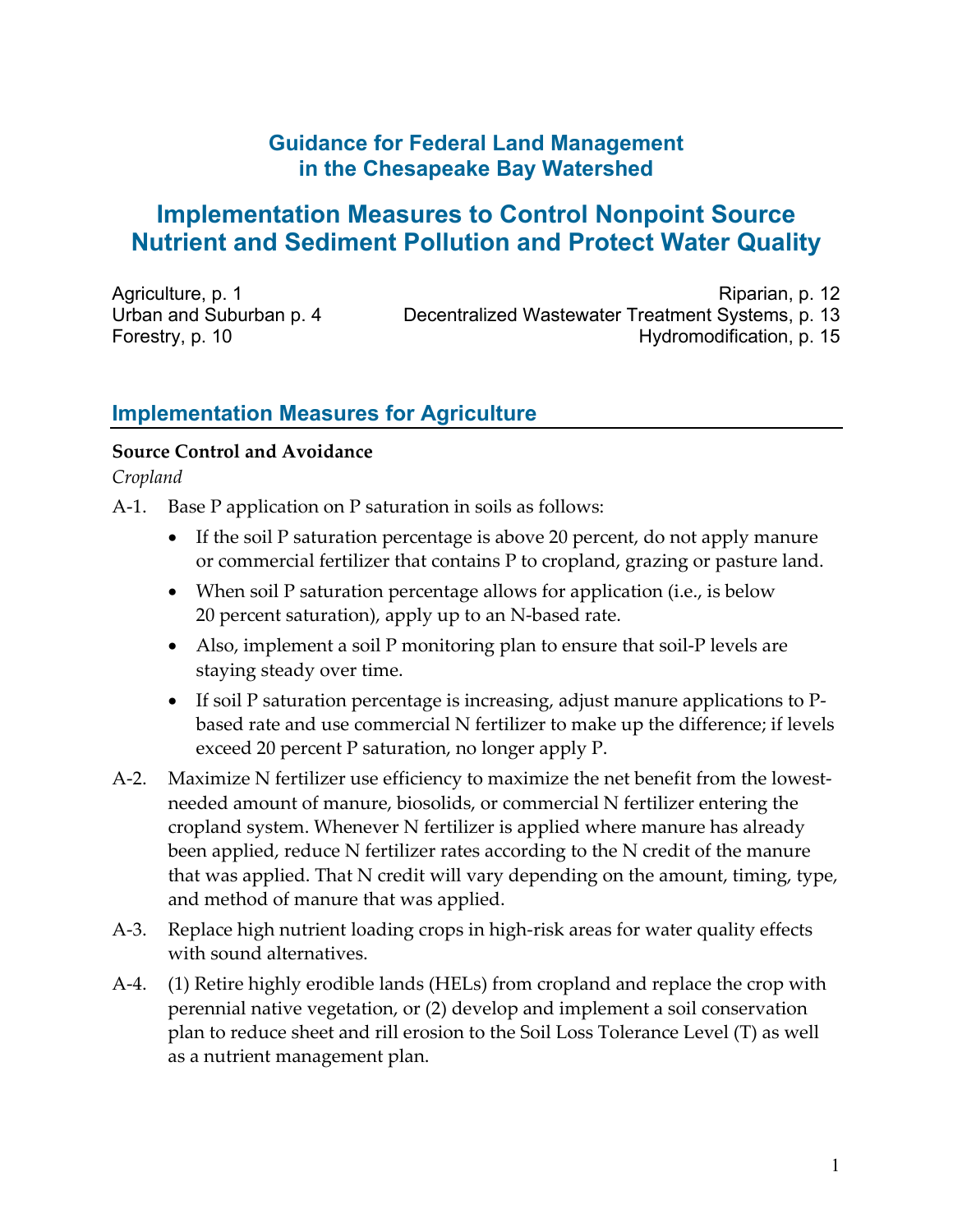A‐5. When using commercial fertilizer, give credit for manure nutrients. When commercial fertilizer is used, provide for the proper storage, calibration, and operation of chemical fertilizer nutrient application equipment.

#### *Animal Agriculture*

- A‐6. Formulate animal feeds to reduce nutrient concentration in manure, improve the manure N:P ratio in relation to crop needs, and/or eliminate toxic substances such as arsenic in manure used as fertilizer. Align the N:P ratio of the manure to be equal to (or greater than) the N:P ratio of the crop need.
- A‐7. Safely and strategically apply (with properly calibrated equipment), store, and transport manure.
	- Liquid manure storage systems including tanks, ponds, and lagoons (e.g., NRCS Practice Code 313 Waste Storage Facility) should be designed and operated to safely store the entire quantity and contents of animal manure and wastewater generated, contaminated runoff from the facility, and the direct precipitation from events in the geographic area, including chronic rain.
	- Dry manure (i.e., stackable, greater than or equal to 20 percent dry matter), such as that produced in poultry and certain cattle operations, should be stored in production buildings, storage facilities, or otherwise covered to prevent precipitation from coming into direct contact with the manure and to prevent the occurrence of contaminated runoff. When necessary, temporary field storage of dry manure (e.g., poultry litter) may be possible under protective guidelines (e.g., NRCS Practice Code 633 Waste Utilization).
	- For manure and litter storage, the AFO should maintain sufficient storage capacity for minimum critical storage period consistent with planned utilization rates or utilization practices and schedule.
- A‐8. Exclude livestock from streams and streambanks and provide alternative watering facilities and stream crossings to reduce nutrient inputs, streambank erosion, and sediment inputs and to improve animal health.
- A‐9. Process/treat through physical, chemical, and biological processes facility wastewater and animal wastes to reduce as much as practicable the volume of manure and loss of nutrients.

#### **In‐Field Control**

- A‐10. Manage nutrient applications to cropland to minimize nutrients available for runoff. In doing so:
	- Apply manure and chemical fertilizer during the growing season only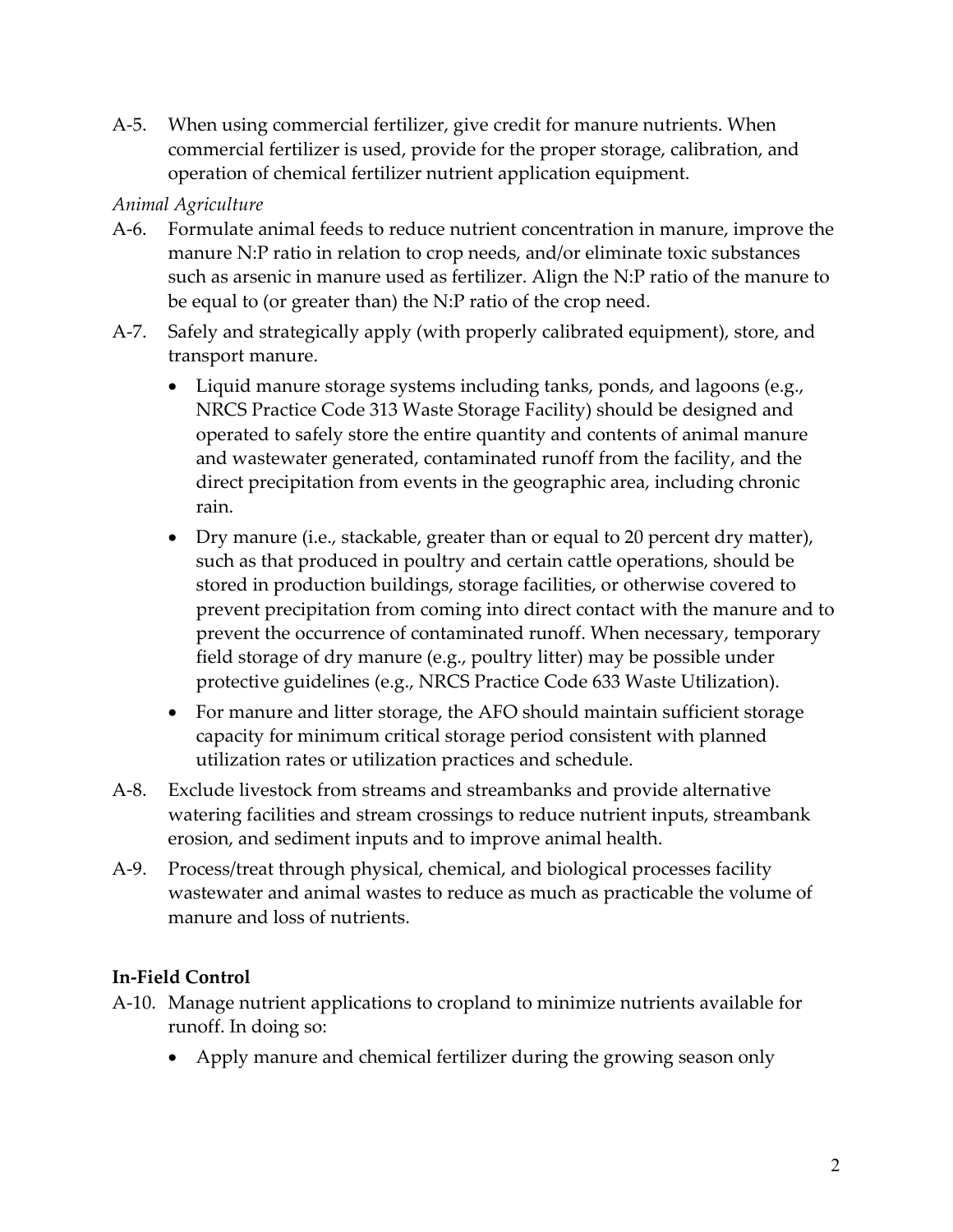- Do not apply any manure or fertilizer to saturated, snow‐covered, or frozen ground
- Inject or otherwise incorporate manure or organic fertilizer to minimize the available dissolved P and volatilized N
- Apply nutrients to HELs only as directed by the nutrient management plan, while at the same time implementing all aspects of the soil conservation plan
- A‐11. Use soil amendments such as alum, gypsum, or water treatment residuals (WTR) to increase P adsorption capacity of soils, reduce desorption of water‐soluble P, and decrease P concentration in runoff.
- A‐12. Use conservation tillage or continuous no‐till on cropland to reduce soil erosion and sediment loads except on those lands that have no erosion or sediment loss.
- A‐13. Use the most suitable cover crops to scavenge excess nutrients and prevent erosion at the site on acres that have received any manure or chemical fertilizer application. Cover crops should be used during a non‐growing season (including winters) or when there is bare soil in a field.
- A‐14. Minimize nutrient and soil loss from pasture land by maintaining uniform livestock distribution, keeping livestock away from riparian areas, and managing stocking rates and vegetation to prevent pollutant losses through erosion and runoff.
- A‐15. Where drainage is added to an agricultural field, design the system to minimize the discharge of N.

## **Edge‐of‐Field Trapping and Treatment**

- A‐16. Establish manure and chemical fertilizer application buffers or minimum setbacks from in‐field ditches, intermittent streams, tributaries, surface waters, open tile line intake structures, sinkholes, agricultural well heads, or other conduits to surface waters.
- A‐17. Treat buffer or riparian soils with alum, WTR, gypsum, or other materials to adsorb P before field runoff enters receiving waters.
- A‐18. Restore wetlands and riparian areas from adverse effects. Maintain nonpoint source abatement function while protecting other existing functions of the wetlands and riparian areas such as vegetative composition and cover, hydrology of surface water and groundwater, geochemistry of the substrate, and species composition.
- A‐19. For both new and existing surface (ditch) and subsurface (pipe) drainage systems, use controlled drainage, ditch management, and bioreactors as necessary to minimize off‐farm transport of nutrients.
- A‐20. Manage runoff from livestock production areas under grazing and pasture to minimize off‐farm transport of nutrients and sediment.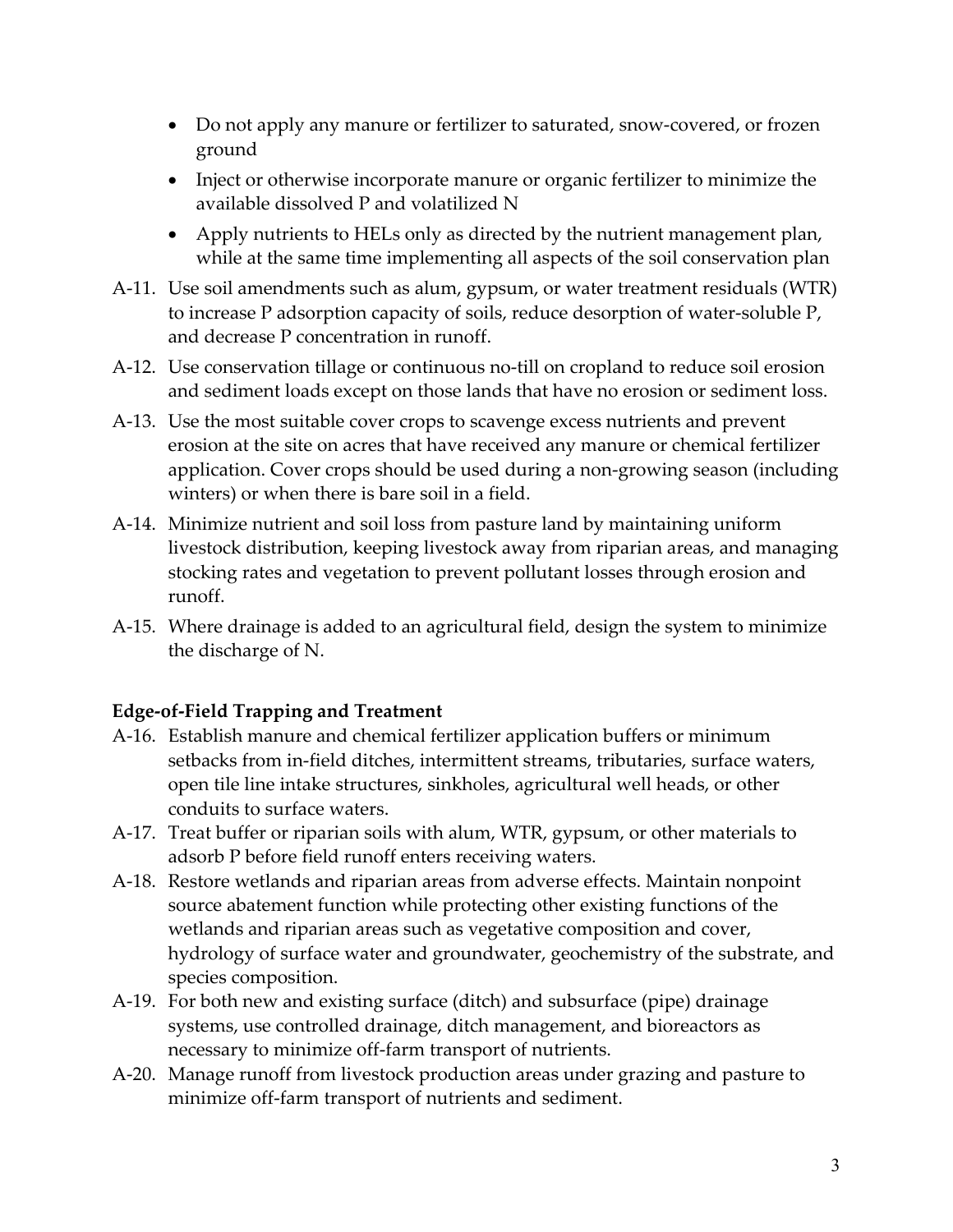## Implementation Measures for Urban and Suburban Areas

**Development or redevelopment projects with a footprint that exceeds 5,000 square feet should use site planning, design, construction, and maintenance strategies for the property to maintain or restore, to the maximum extent technically feasible, the predevelopment hydrology of the watershed and site with regard to the temperature, rate, volume, and duration of flow. (Note: This is based on the approach adopted by Congress for federal facilities in section 438 of the Energy Independence and Security Act, 2007)**

- U‐1. Maximize infiltration, evapotranspiration, and harvest and use practices on‐site, to the maximum extent technically feasible. Examples of these practices include the following
	- Bioretention cells or raingardens
	- Green streets, right‐of‐way and parking lot designs and retrofits
	- Cisterns and interior and exterior use of runoff
	- Green roofs
	- Tree planting and urban forestry
	- Soil amendments and turf management
- U-2. Implement policies to preserve or restore predevelopment hydrology with regard to the temperature, rate, volume and duration of flow, or more restrictive if needed for site‐specific water quality protection. Implement at the regional, watershed, and site scales, as appropriate. Consider the following factors: land use, hydrology, geomorphology, and climate. Use Options 1 or 2 or similar performance-based approaches to achieve the desired hydrological goals:
	- Option 1: Retain the  $95<sup>th</sup>$  Percentile Rainfall Event (simplified method)
	- Option 2: Conduct site-specific hydrologic analysis
- U-3. Use planning and development techniques to direct development to areas where development will
	- Have fewer impacts on water quality
	- Preserve the integrity of healthy watersheds
	- Achieve local objectives for infrastructure management and sustainability
- U‐4. Use conservation design and LID techniques to
	- Minimize the hydrologic impacts of the development and preserve natural drainage ways to the extent feasible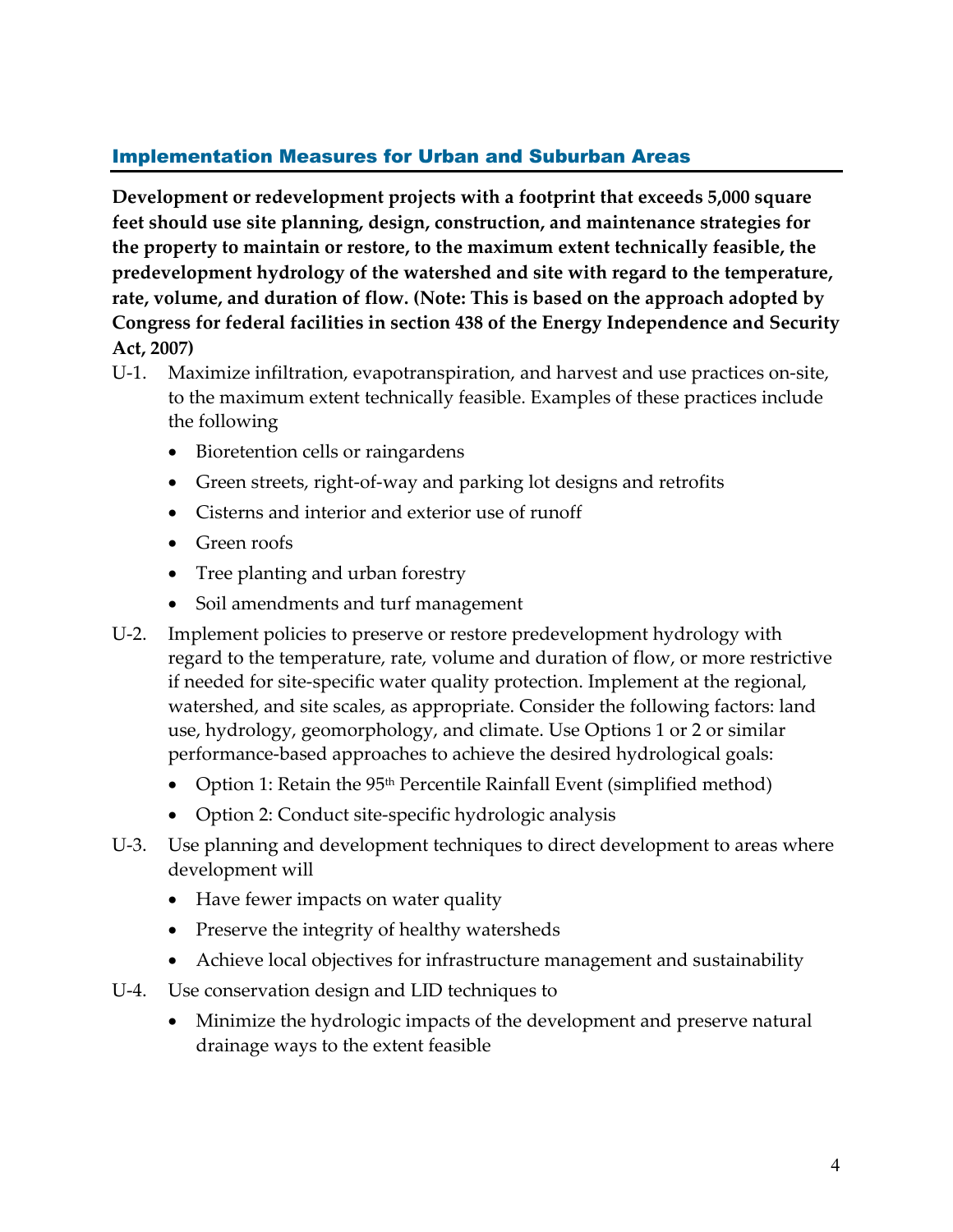- Integrate green infrastructure (GI)/LID practices into the design and construction of the development, to the extent feasible and preferably at the neighborhood scale
- U‐5. Examine federal facilities planning guidance, design manuals, and policies (municipalities would examine codes and ordinance, and industry or other facilities would examine corporate policy directives and guidance) for opportunities to revise and update
	- Street standards and road design guidelines
	- Parking requirements
	- Setbacks (requirements for long driveways, and the like)
	- Height limitations (encourage density where appropriate)
	- Open space or natural resource plans
	- Comprehensive plans or facility master plans
- U‐6. Examine and revise transportation, right‐of‐way, and parking lot policies, guidance, and standards to reduce impervious areas and water resource impacts.
- U-7. Minimize directly connected impervious areas in new development, redevelopment, and in retrofits by
	- Disconnection of downspouts
	- Infiltration of runoff onsite (preferably through bioretention practices)
	- Product substitution, e.g., use of permeable paving materials
	- Harvest and use of runoff onsite
	- Construction of green roofs
- U‐8. Restore streams, floodways, and riparian areas to mitigate channel erosion and sedimentation and enhance the pollutant removal capacity of these areas.
- U‐9. Reduce the impacts of existing impervious areas through redevelopment and infill policies and strategies and identify and implement incentives for redevelopment that encourage the use of GI/LID designs and practices
	- Retrofit existing urban areas to achieve the desired performance goals
	- Assess candidate sites, prioritize, and implement practices based on expected cumulative benefit to the subwatershed or watershed
	- Assess retrofit potential of significant runoff sources such as streets, highways, parking lots, and rooftops.
	- Develop and implement redevelopment programs that identify opportunities for a range of types and sizes of redevelopment projects to mitigate water resource impacts that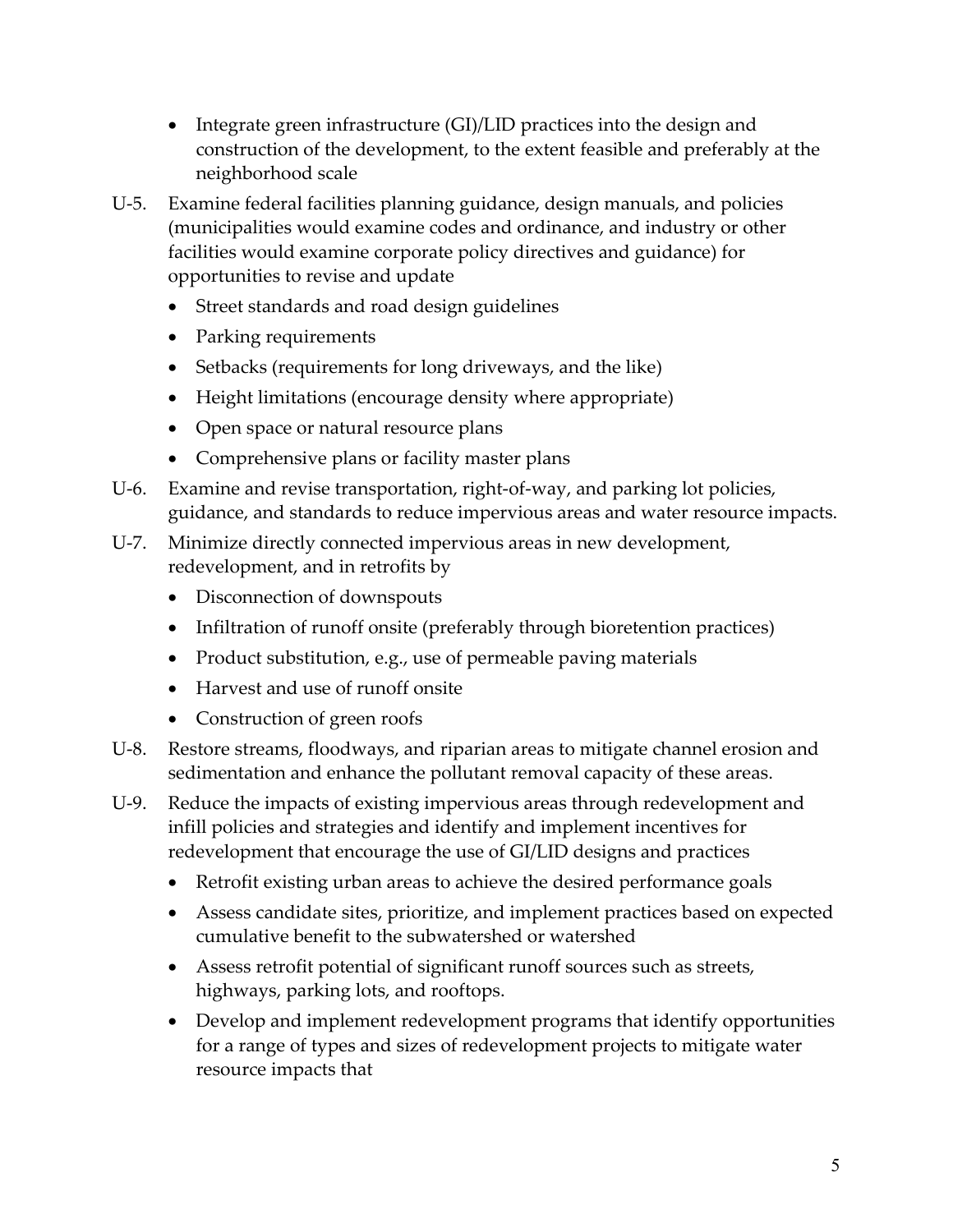- Establish appropriate redevelopment stormwater performance standards consistent with the goal of restoring predevelopment hydrology with regard to the temperature, rate, volume and duration of flow, or more restrictive if needed for site-specific water quality protection, as determined by the appropriate regulatory authority for the region or site
- Include development of an inventory of appropriate mitigation practices (e.g., permeable pavement, infiltration practices, green roofs) that will be encouraged or required for implementation at redevelopment sites that are smaller than the applicability threshold
- Include site assessment to determine appropriate GI/LID practices
- Review facility planning documents and specifications (as well as any applicable codes and ordinances) and modify as appropriate to allow and encourage GI/LID practices
- Implement GI/LID demonstration projects
- Incentivize early adopters of GI/LID practices
- Maximize urban forest canopy to reduce runoff
- Conduct soil analyses and amend compacted urban soils to promote infiltration

#### **Reduce Pollutant Concentrations by implementing source control measures and treatment practices as necessary to meet water quality goals**

#### *Source Control/Pollution Prevention*

- U‐10. Identify the pollutants of concern (POCs) to help target the selection of pollution prevention/source control that are most appropriate, for example, nutrients and sediment.
- U‐11. Implement pollution prevention/source control practices, i.e., nonstructural, programmatic efforts as basic, routine land management practices to target specific pollutants.
- U‐12. Require source controls on
	- New and redevelopment site plans for commercial/industrial facilities
	- Commercial/industrial facilities through development of a
		- Stormwater Pollution Prevention Plan (SWPPP) where required for regulated industrial categories
		- Similar stormwater pollution prevention plans that might be required by local authorities
	- Municipal facilities or other designated Municipal Separate Storm Sewer System (MS4s) permittees through development of Pollution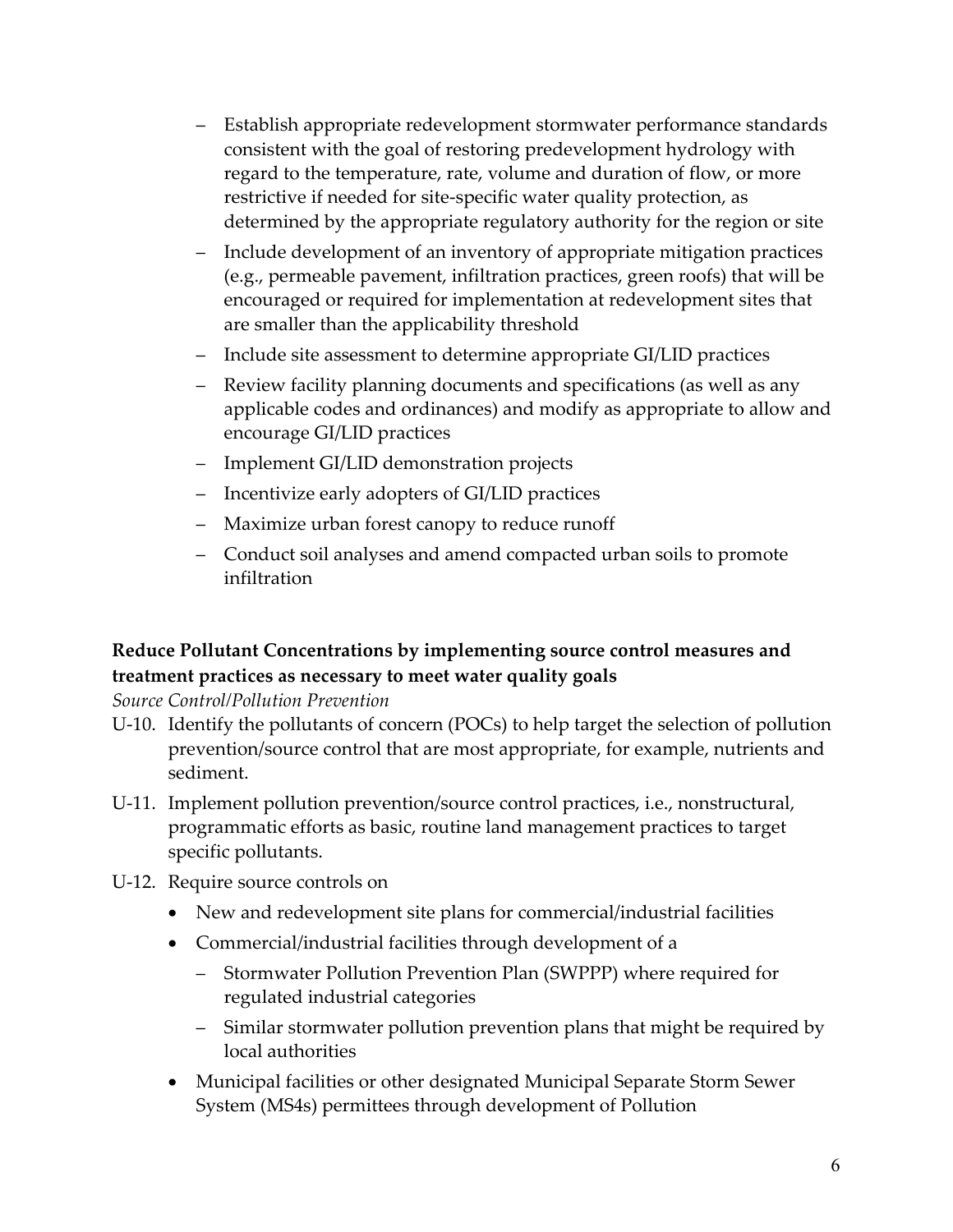Prevention/Good Housekeeping programs such as the Stormwater Phase II Minimum Control Measures.

- U‐13. Develop and implement ongoing outreach programs aimed at behavior change to prevent pollution and control it at its source. Methods for impact and effectiveness evaluation should be incorporated into these outreach and education programs.
- U‐14. Implement programs for disconnection of directly connected impervious areas, such as residential downspout disconnection programs.
- U‐15. Conduct inspections of commercial/industrial facilities to provide compliance assistance or to ensure implementation of controls.

*Runoff Treatment* 

- U-16. Identify the POCs to help target the type of treatment approaches that are most appropriate.
- U‐17. Select treatment practices based on applicability to the POCs
	- Use practices to reduce runoff volume as the preferred and most reliable approach to reducing pollutant loading to receiving waters
	- Use treatment practices as needed if reduction of runoff is not feasible
	- Base the selection of treatment practice on
		- Treatment effectiveness for the POC to ensure discharge quality
		- Long‐term maintenance considerations to ensure continued adequate maintenance and recognition of life‐cycle costs
		- Site limitations to ensure appropriateness of practice to the site
		- Aesthetics and safety to ensure public acceptance

## *Turf Management Implementation Measures*

Turf Landscape Planning and Design

U‐18. Where turf use is *essential* and appropriate, turf areas should be designed to maintain or restore the natural hydrologic functions of the site and promote sheet flow, disconnection of impervious areas, infiltration, and evapotranspiration.

Turf Management

- U‐19. Use management approaches and practices to reduce runoff of pollutant loadings into surface and ground waters.
- U‐20. Manage turf to reduce runoff by increasing the infiltrative and water retention capacity of the landscape to appropriate levels to prevent pollutant discharges and erosion.
- U‐21. Manage applications of nutrients to minimize runoff of nutrients into surface and ground waters and to promote healthy turf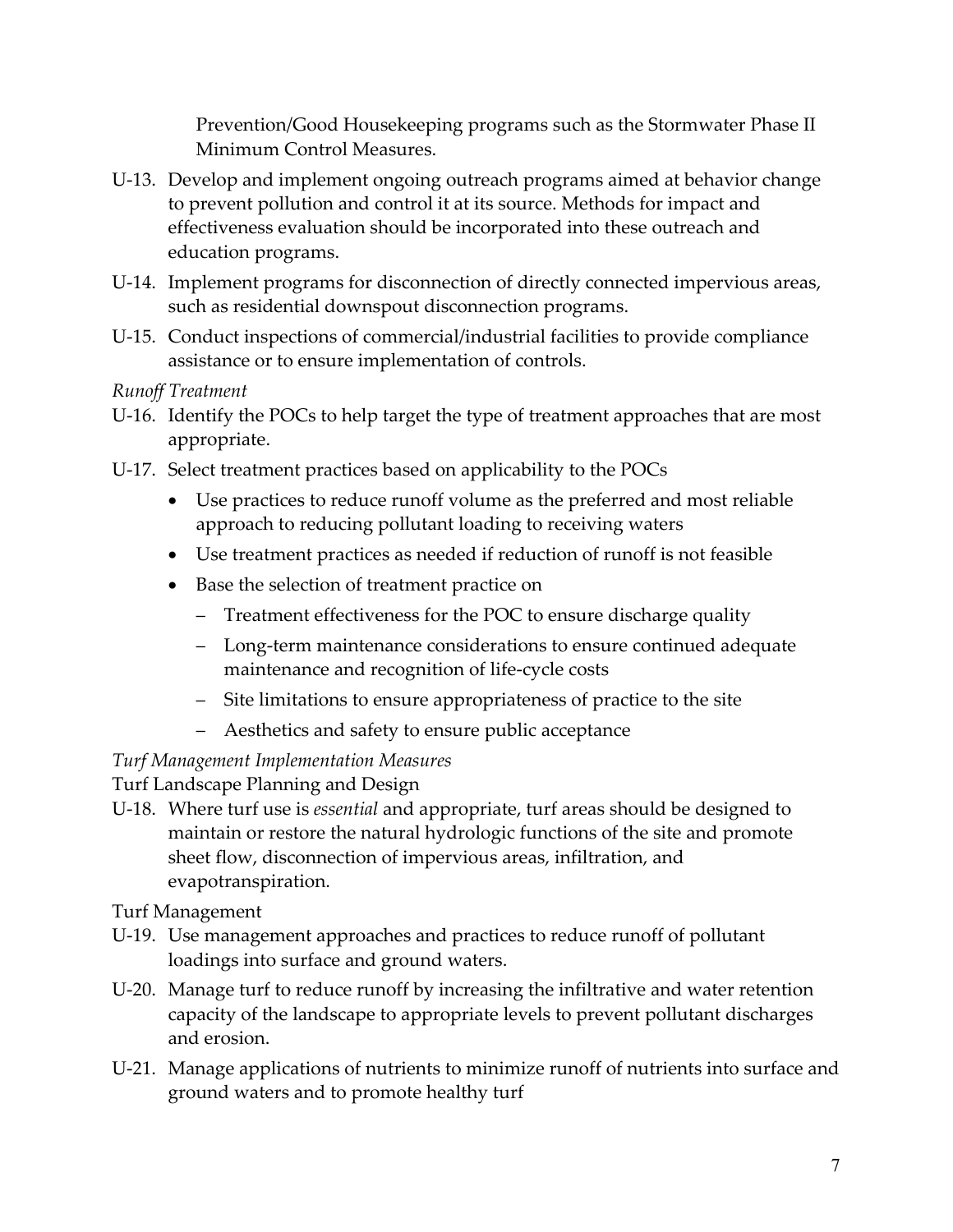- Where appropriate, consider modifications to operations, procedures, contract specifications and other relevant purchasing orders, and facility management guidance to reduce or eliminate the use of fertilizers containing P
- U‐22. Manage turf and other vegetated areas to maximize sediment and nutrient retention.
- U‐23. Reduce total turf area that is maintained under high‐input management programs that is not essential for heavy use situations, e.g., sports fields and heavily trafficked areas.
- U‐24. Convert *nonessential*, high‐input turf to low‐input or lower maintenance turf or vegetated areas that require little or no inputs and provide equal or improved protection of water quality.
- U-25. Use turf species that reduce the need for chemical maintenance and watering, and encourage infiltration through deep root development.
- U‐26. Conduct a facility or municipal wide assessment of the landscaped area within the facility property or jurisdiction. This assessment should include
	- A map of the jurisdiction or facility, including the identification of all turf and other landscape areas
	- An inventory or calculation of the total turf and other landscape area in acres or hectares using GIS techniques or other methods
	- An evaluation to determine essential and nonessential turf areas
	- Identification and delineation of all high-input, low-input, and no-input turf areas
	- An evaluation of turf management activities and inputs, preferably by turf category or significant turf area within the facility or jurisdiction
	- An assessment of landscape cover type benefits such as pollution load reductions and resource savings, e.g., water and energy that are provided by each landscape cover type
	- An assessment of landscape cover type health, infiltrative and pollutant loading capacity and opportunities to increase soil health to promote the infiltrative capacity of turf and landscape areas
	- An assessment of surface water and groundwater loadings related to highinput, low‐input, and no‐input turf area
- U‐27. Develop a management plan that contains
	- An analysis of options to reduce or eliminate *nonessential* turf or convert *essential* turf to low‐input turf that performs optimally from a water resource protection perspective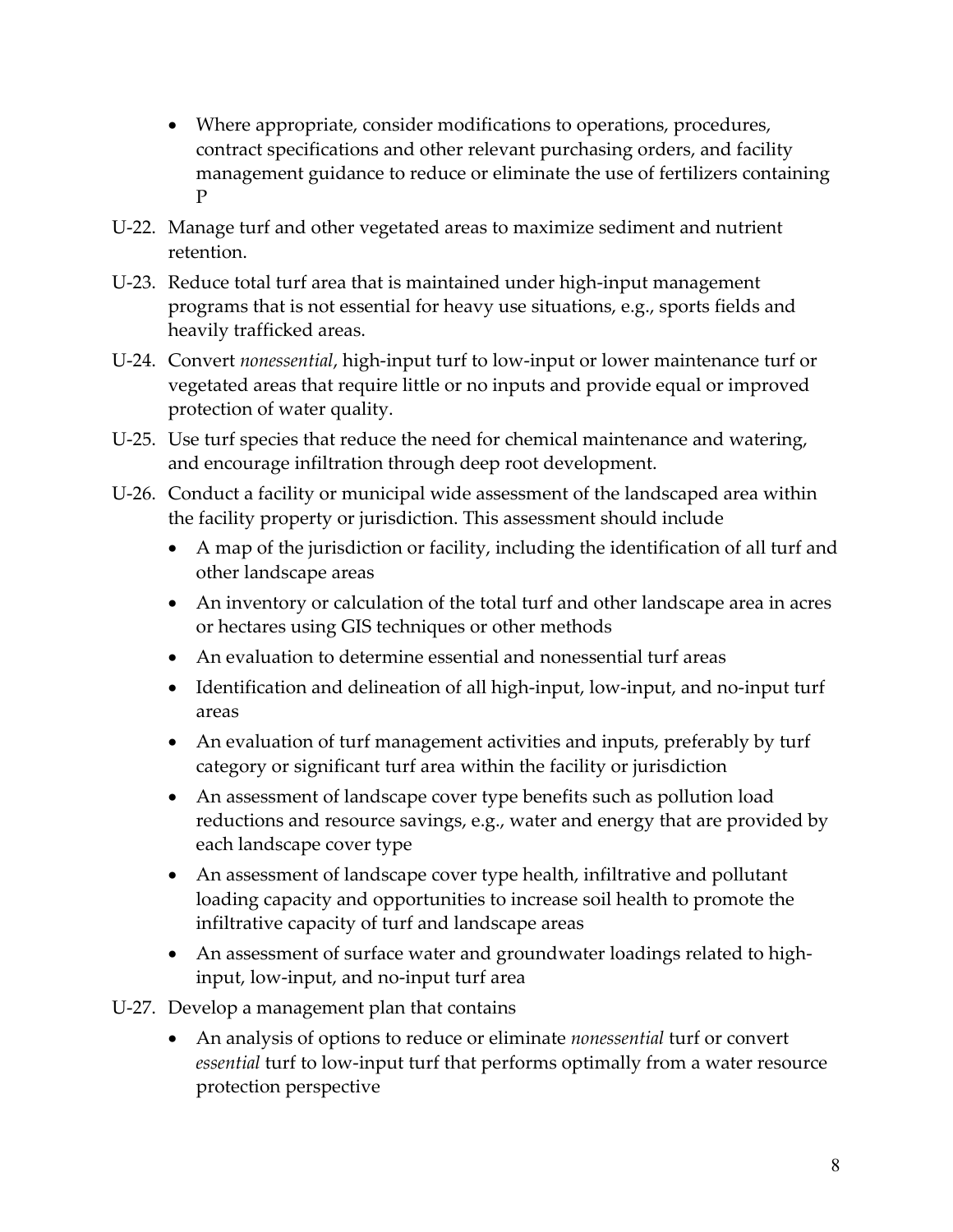- An analysis of turf areas to identify opportunities to maximize water quality benefits of landscapes in regard to runoff, in‐stream flows, infiltration, groundwater recharge and sediment, nutrient and pathogen loadings
- A landscaping approach that integrates turf management within the context of natural resource and habitat plans
- Stated goals and objectives regarding the reduction of turf related inputs (water, fertilizers, pesticides, fossil fuels) and maximizing water resource benefits on a facility‐ or municipality‐wide basis
- An analysis of options to reduce potable water use by using cultural practices, hardy cultivars, or recycled water or harvested runoff
- An identification of areas where soil amendments can be used to enhance soil health and the infiltration capacity of the soils
- Areas of turf that could be used to manage runoff
- Areas of turf that could be replaced by lower maintenance cultivars or other grasses such as switch grass
- A training program for landscaping personnel
- An implementation schedule
- An annual landscaping inventory and progress report
- U‐28. Develop and implement ongoing public education and outreach programs Bay‐ friendly lawn, landscape, and turf management. Programs should target behavior change and promote the adoption of water quality friendly practices by increasing awareness, promoting appropriate behaviors and actions, providing training and incentives. Impact and effectiveness evaluation should be incorporated into such outreach and education programs.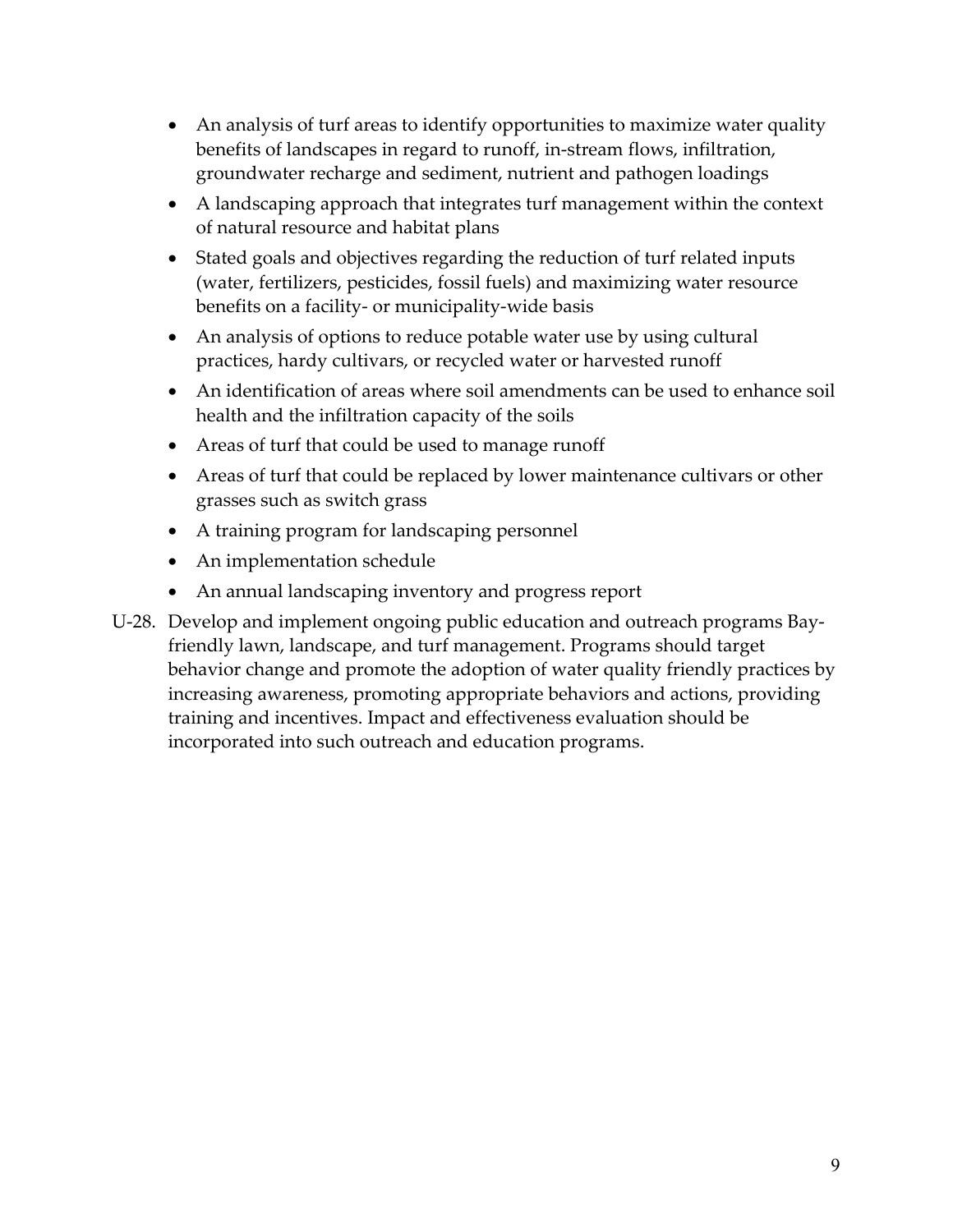## Implementation Measures for Forestry

- F‐1. Perform advance planning for *timber harvesting* and *forest road systems* that includes the following elements, where appropriate:
	- Identify the harvest area and road layout and areas to be avoided during harvest and road construction (for example, waterbodies, wetlands, protected species locations and habitat, and highly erosive soils). Avoid locating roads, landings, and skid trails on steep grades and in streamside management areas (SMAs). Use electronic and paper topographic and soil maps and a handheld global positioning system unit to facilitate marking the features, and mark them in a highly visible manner before the harvest.
	- Consider all water quality-related factors when planning the harvest and road system. Factors to consider include soil moisture conditions when the harvest and heaviest traffic will occur, BMPs for erosion control during and after the harvest, and existing water quality conditions in all potentially affected waterbodies.
	- Design roads to withstand the anticipated amount of traffic during the anticipated season of harvest such that ruts will not form and the effectiveness of road surface drainage features will not otherwise be compromised.
	- Design road drainage structures to discharge runoff in small quantities to offroad areas that are not hydrologically connected to surface waters.
	- Design the road layout to minimize the number of stream crossings.
	- For fish-bearing streams, design stream crossings to permit fish passage.
- F‐2. Establish and maintain an SMA along all (perennial and ephemeral) waterbodies. Avoid all activity inside SMAs along all waterbodies. SMAs should be wide enough to provide a preharvest level of shade to surface waters, detain and capture water and sediment runoff from the harvest site and roads, and a sustainable source of large woody debris for in‐stream channel structure and aquatic habitat.
- F‐3. Guard against the production of sediment when installing stream crossings. Maintain permanent stream crossings and associated fills and approaches to reduce the likelihood (a) that stream overflow will divert onto roads and (b) that fill erosion will occur if the drainage structures become obstructed.
- F-4. Protect surface waters from slash and debris material from roadway clearing.
- F‐5. Expedite the revegetation of disturbed soils on unstable cuts and fills. Use temporary structures such as straw bales, silt fences, mulching, or other appropriate practices until an area is adequately stabilized.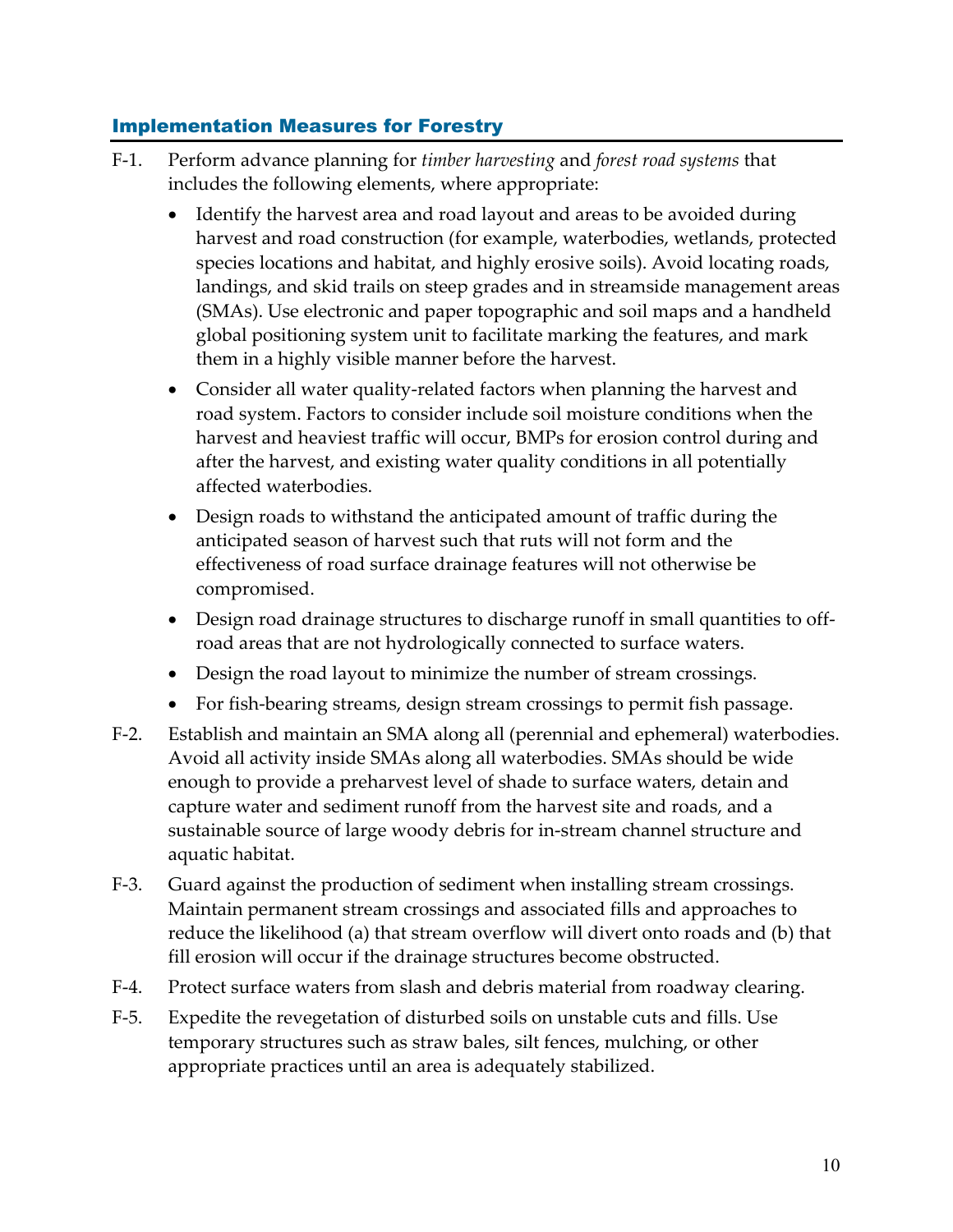- F‐6. Conduct maintenance practices, when conditions warrant, including cleaning and replacing deteriorated structures and erosion controls, grading or seeding road surfaces, and, in extreme cases, slope stabilization or removing road fills where necessary to maintain structural integrity.
- F-7. Evaluate the future need for a road and close roads (including temporary spur roads and seasonal roads) that will not be needed. Road closure should include stabilizing closed roads and drainage channels against failure during storms, ensuring that runoff from a closed road will be directed away from the roadway, removing drainage crossings and culverts if there is a reasonable risk of plugging, and removing all temporary stream crossings.
- F‐8. Install landing drainage structures to avoid sedimentation to the extent practicable. Disperse landing drainage over stable side slopes. Protect landing surfaces used during wet periods. Locate landings outside SMAs.
- F‐9. Conduct harvest and construct landings away from steep slopes to reduce the likelihood of slope failures.
- F-10. Protect stream channels and significant ephemeral drainages from logging debris and slash material.
- F-11. Protect surface waters during site preparation by
	- Selecting a method of site preparation and regeneration that is suitable for the site conditions.
	- Conducting mechanical tree planting, ground-disturbing site preparation activities, and bedding on the contour of sloping terrain and outside SMAs and ephemeral drainages.
	- Protecting surface waters from logging debris and slash material, including locating windrows far enough from drainages and SMAs to limit the entry of material into surface waters during high-runoff conditions.
	- Suspending operations during wet periods if equipment begins to cause excessive soil disturbance that will increase erosion. Conduct bedding operations in high‐water‐table areas during dry periods of the year.
- F‐12. Prescribed and wildland fire should not cause excessive erosion or sedimentation because of the combined effect of partial or full removal of canopy and removal of ground fuels and the litter layer, to the extent practicable.
- F‐13. All bladed firelines, for prescribed fire and wildfire, should be stabilized with water bars or other appropriate techniques if needed to control excessive sedimentation or erosion of the fireline.
- F-14. Consider the potential nonpoint source pollution consequences on watercourses of wildfire suppression and rehabilitation activities, while recognizing the safety and operational priorities of fighting wildfires.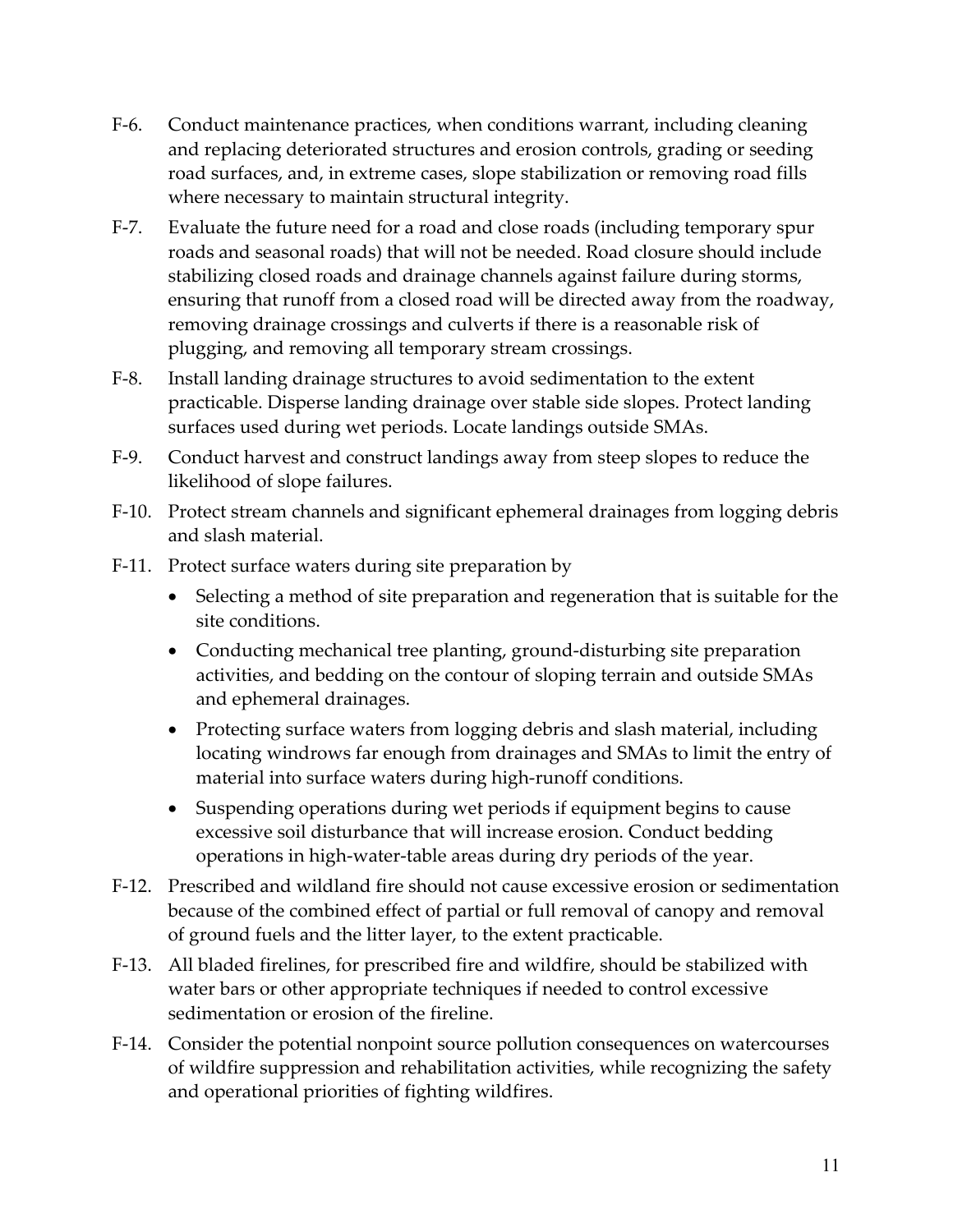- F‐15. Revegetate disturbed areas (using seeding or planting) promptly after completing the earth‐disturbing activity. Local growing conditions will dictate the timing for establishing vegetative cover.
- F-16. Use mixes of species and treatments developed and tailored for successful vegetation establishment for the region or area. Native species are generally preferred, although nonnative species can be acceptable as long as they are noninvasive.
- F-17. Concentrate revegetation efforts initially on priority areas such as disturbed areas in SMAs or the steepest areas of disturbance (e.g., on roads, landings, or skid trails) near drainages.
- F-18. Establish and identify buffer areas for surface waters. (This is especially important for aerial applications.) Conduct applications by skilled and, where required, licensed applicators according to the registered use, with special consideration given to effects on nearby surface waters. Carefully prescribe the type and amount of pesticides appropriate for the insect, fungus, or herbaceous species.
- F‐19. Before applying pesticides and fertilizers, inspect the mixing and loading process and the calibration of equipment, and identify the appropriate weather conditions, the spray area, and buffer areas for surface waters. Immediately report accidental spills of pesticides or fertilizers into surface waters to the appropriate state agency. Develop an effective spill contingency plan to contain spills.
- F‐20. Plan, operate, and manage normal, ongoing forestry activities (including harvesting; road design, construction, and maintenance; site preparation and regeneration; and chemical management) to adequately protect the aquatic functions of forested wetlands.

#### Implementation Measures for Riparian Area Management

- R‐1. Promote the restoration of the preexisting functions in damaged and destroyed riparian systems, especially in areas where the systems will serve a significant nonpoint source pollution‐abatement function as well as the suite of valuable ecosystems services riparian buffers provide.
- R‐2. Protect from adverse effects riparian areas that are serving a significant nonpoint source pollution‐abatement function and maintain this function while protecting the other existing functions of these riparian areas.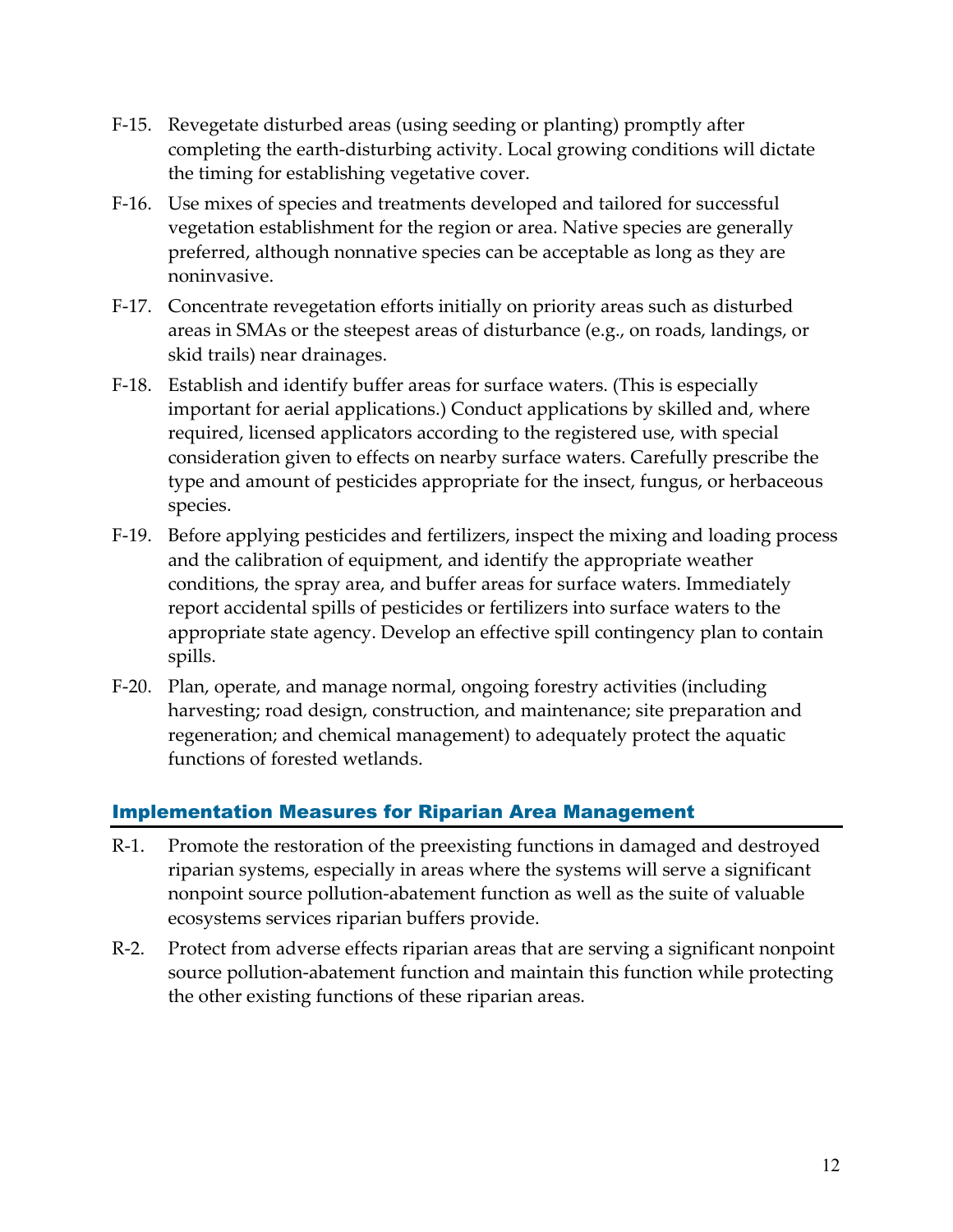## Implementation Measures for Decentralized Wastewater Treatment **Systems**

- D-1. Specify the following risk-based, N-removal performance levels for all new and replacement individual and cluster systems:
	- 20 milligrams per liter (mg/L) total nitrogen (TN) standard\* for all new subdivisions and commercial and institutional developments and all system replacements throughout the Chesapeake Bay watershed.
	- 10 mg/L TN standard\* for all new developments and all system replacements in sensitive areas—i.e., between 200 and 1,000 feet of the ordinary high water mark of all surface waters, or between 200 and 500 feet of an open‐channel MS4.
	- 5 mg/L TN standard\* for all new developments and system replacements in more sensitive areas—i.e., between 100 and 200 feet of the ordinary high water mark of all surface waters, or between 100 and 200 feet of an open‐ channel MS4.
	- 100-foot setback from surface waters and open channel MS4s for all effluent dispersal system components.

*\* Effluent standards may be met by either system design or performance, as verified by third‐ party design review or field verification. Except in sandy or loamy sand soils, a 5 mg/L N reduction credit is given when using time‐dosed, pressurized effluent dispersal within 1 foot of the ground surface and more than 1.5 feet above a limiting soil/bedrock condition.*

- D-2. Ensure wastewater treatment performance effectiveness and cost efficiency by using cluster systems with advanced N‐removal technology sufficient to meet the standards specified above for all newly developed communities and densely populated areas.
- D-3. Sustain treatment system performance in perpetuity through management contracts with trained and certified operators for all advanced N‐removal systems, and responsible management entity (RME) operation and maintenance (O&M) for all cluster and nonresidential systems. RMEs include sanitation districts, special districts, and other public or private entities with the technical, managerial, and financial capacity to assure long-term system performance.
- D-4. Preserve long-term treatment system performance with management practices designed to protect system investments, by doing the following:
	- Conducting GIS-based inventories of all individual and cluster (i.e., decentralized) wastewater systems in all areas that drain into the Chesapeake Bay or its tributaries. Inventory information includes system location (i.e., latitude/longitude), type, capacity, installation date, owner, and relevant information on complaints, service (including tank pump‐out), repairs,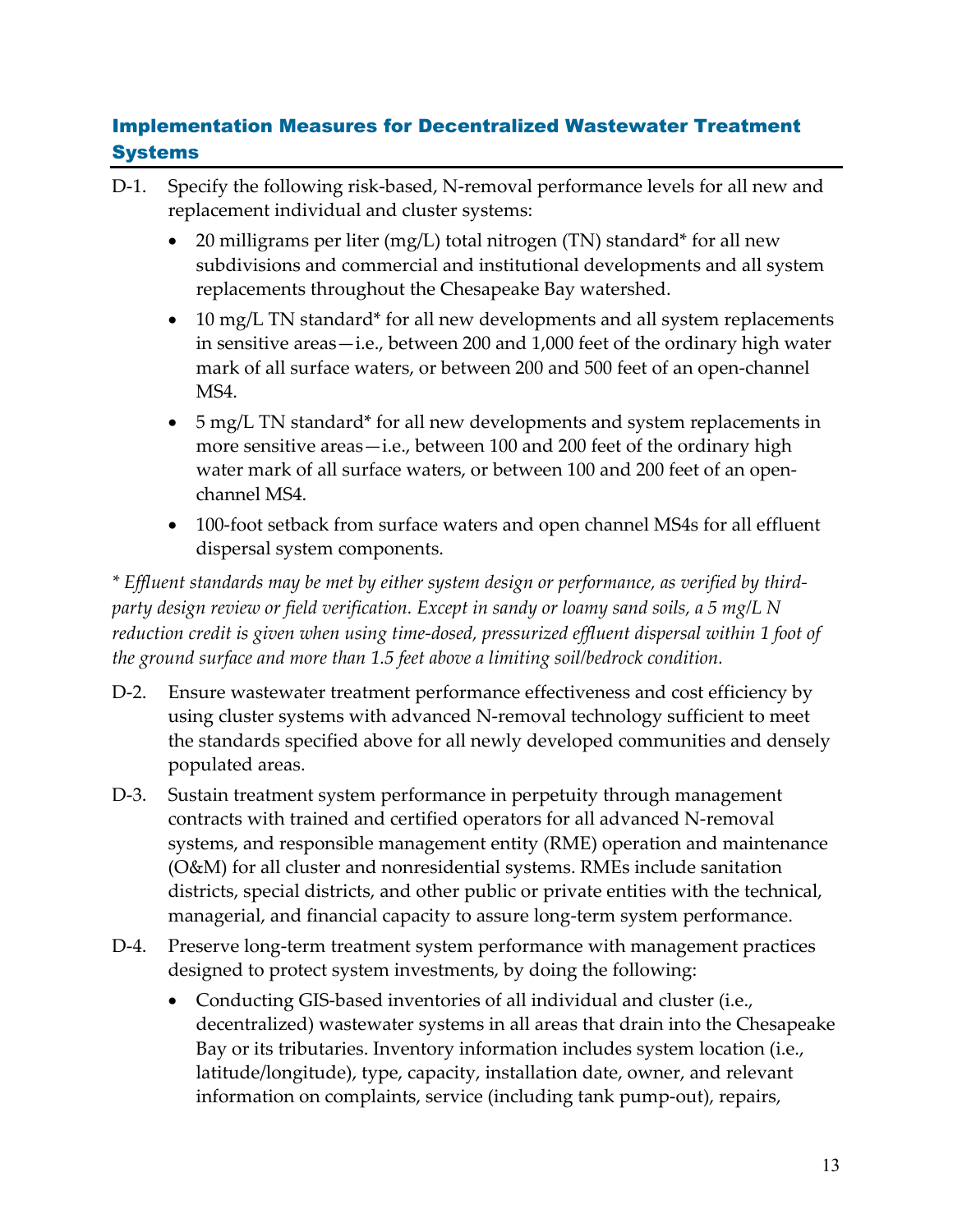inspections, and dates. Inventory data is stored electronically in a format amenable for use in watershed studies, system impacts analyses, and supporting general management tasks. EPA offers *The Wastewater Information System Tool* (TWIST) (USEPA 2006) as a free resource for managing that information in a user-friendly database. Health departments, state agencies, RMEs and others can adapt, amend, or otherwise modify TWIST without restriction or obligation.

- Requiring inspections for all systems on a schedule according to wastewater type, system size, complexity, location, and relative environmental risk. At a minimum, qualified inspectors inspect all systems at least once every 5 years and inspect existing systems within sensitive areas at least once every 3 years. Inspect advanced treatment systems, cluster systems, and those serving commercial, institutional, or industrial facilities at least semiannually and manage such systems under an O&M agreement or by an RME. Inspections are consistent with EPA management guidelines for individual and cluster systems. A service professional or other trained personnel conducts routine monitoring of all systems, and periodic effluent sampling for cluster and nonresidential systems, on the basis of system type, operating history, manufacturer's recommendations, and other relevant factors.
- Repairing or replacing all malfunctioning systems when discovered, with new or replacement technologies capable of meeting the N‐removal standards specified above.
- Requiring reserve areas for installing a replacement soil dispersal system that is equal to at least 100 percent of the size of the original effluent dispersal area. Treatment systems using effluent time‐dosing (i.e., not demand‐dosing) to the soil can have reserve areas equal to at least 75 percent of the total required drainfield area. Systems with pressurized drip effluent dosing or shallow pressurized effluent dispersal and those with dual drainfields operated on active/rest cycles (i.e., alternating drainfields) can have reserve areas equal to at least 50 percent of the original required dispersal area.
- D-5. Remove nitrate in subsurface effluent plumes that enter surface waters by using effective, low‐cost technologies such as permeable reactive barriers (PRBs). PRBs are low‐cost, pH‐controlled trenches filled with sand and a degradable carbon source, such as sawdust, shredded newspaper, or wood chips, designed to intercept groundwater plumes and reduce the TN concentration via denitrification.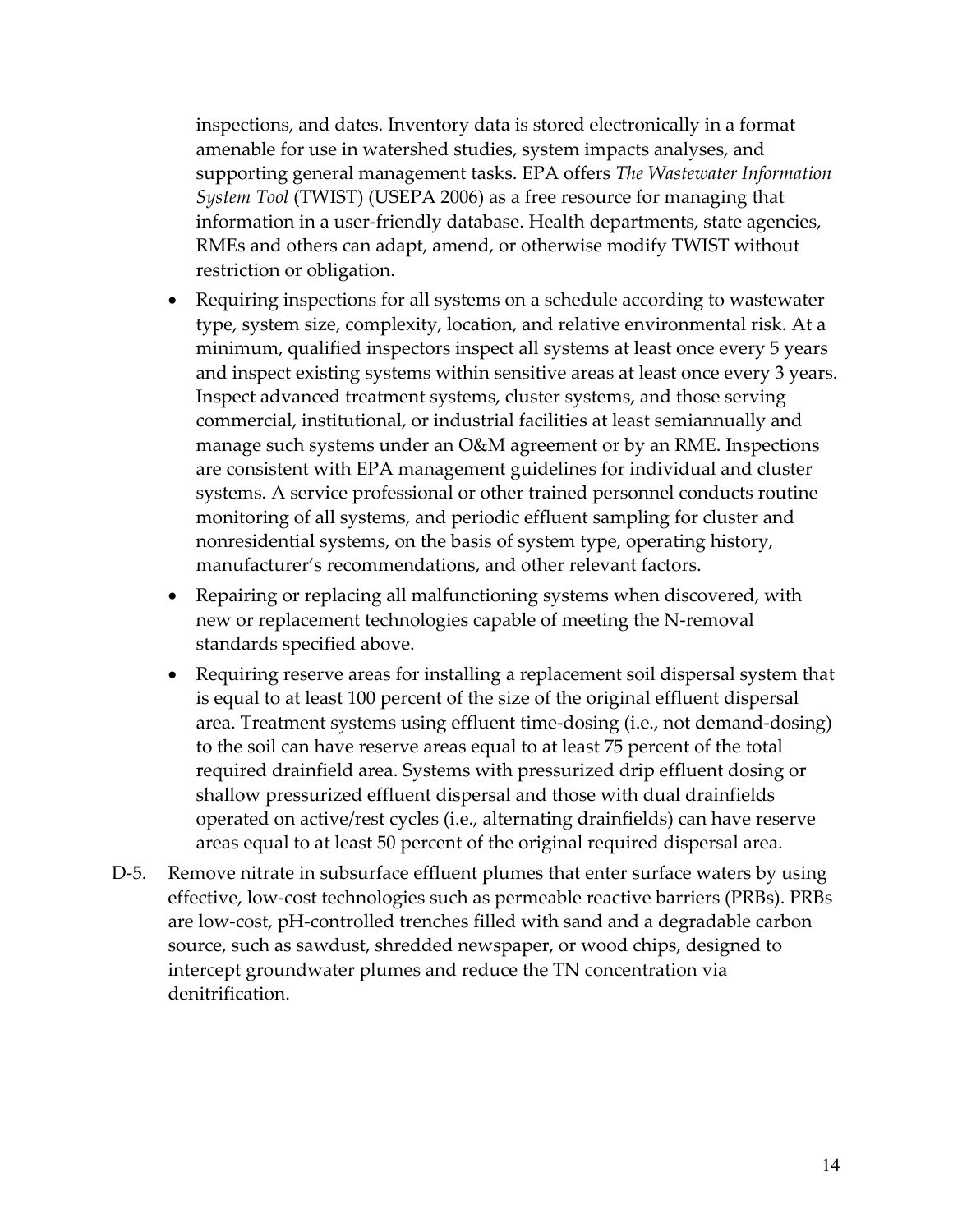## Implementation Measures for Hydromodification

- H-1 The protection of streambanks and shorelines from erosion refers to the installation of structural or biological practices at or near the land water interface. The primary goals of this implementation measure are the following:
	- Protect streambank and shoreline features with the potential to reduce nonpoint source pollution
	- Protect streambanks and shorelines from erosion from uses of either the shorelands or adjacent surface waters
- H-2 The control of upland sources of nonpoint source pollutants at dams and other hydromodification facilities, refers to the active implementation of pollutant control techniques and practices that minimize the source generation and reduce the transport of sediments and nutrients into the Chesapeake Bay and its watershed. This implementation measure is well described in the 2007 guidance document (formerly titled *Erosion and Sediment Control for Construction of New Dams and Maintenance of Existing Dams*). The goals of this implementation measure are
	- Reduce the generation of sediment and nutrients during and after construction
	- Retain eroded sediment and nutrients on-site
	- Apply nutrients at rates necessary to establish and maintain vegetation without causing significant nutrient runoff to surface waters
- H-3 The restoration of in-stream and riparian habitat function refers to the direct implementation of practices that address functions of the aquatic environment. Because the practices recommended as part of this implementation measure often do not address the causative factors behind habitat degradation, other implementation measures described in this chapter should be considered for implementation. This implementation measure is well described in the 2007 guidance document (titled *Protection of Surface Watery Quality and In‐stream and Riparian Habitat*). The primary goal of this implementation measure is
	- Provide for safe passage of fish and other aquatic species upstream or downstream of dams and other structures
- H-4 Reduction of pollutant sources through operational and design management of dams refers to the design and management of dams so as to minimize the source generation and reduce the transport of sediments and nutrients into the Chesapeake Bay and its watershed. This implementation measure is well described in the 2007 guidance document (formerly titled *Erosion and Sediment Control for Construction of New Dams and Maintenance of Existing Dams*). The goals of this implementation measure are